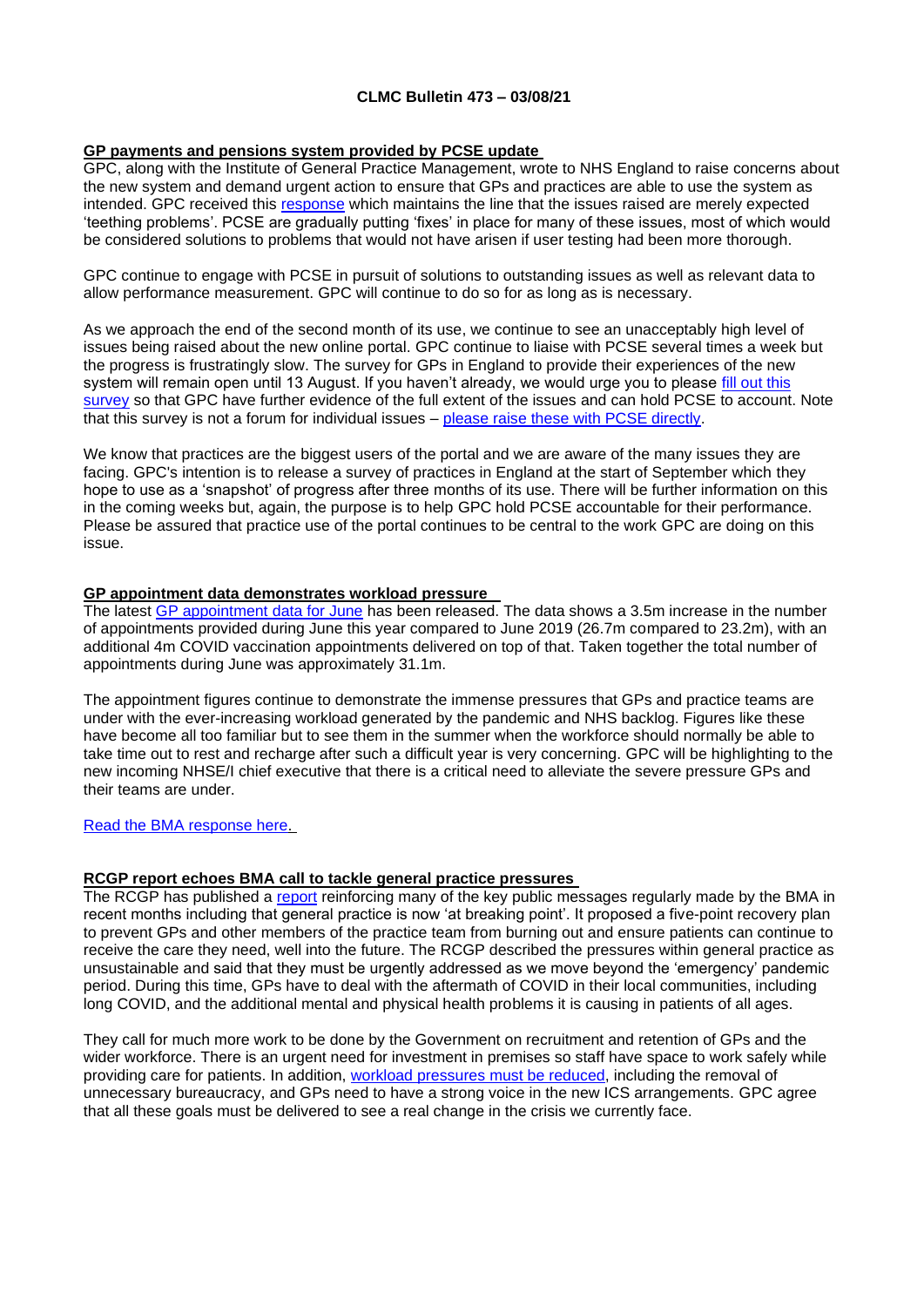## **Supporting general practice campaign**

In the coming weeks, GPC will be sending to practices materials and tools they need to explain to their patients the pressures general practice is facing. The monthly appointment data clearly shows the need for this as we all experience unprecedented pressures which are increasingly hard to deal with. There is no evidence that these pressures are going to lessen in the coming months as we face what many are predicting to be a very difficult winter.

#### **FUNDING OPPORTUNITY: Sunday 22 Aug Response Date North Cross-Sector Pre-Registration Trainee Pharmacy Technician Places**

North School of Pharmacy and Medicines Optimisation would like to invite collaborative partnership expressions of interest from those employers working within the North to take on Cross-Sector Pre-Registration Pharmacy Technician (PTPT) trainees.

Collaborative partnerships should ideally consist of a community, mental health, or secondary care provider (Hospital Trust) **AND a GP Practice**. Two-year training period to be supported by employing organisations (trainees must be in post for a February 2022 start at the latest.). Please complete the expressions of interest form via the link below by no later than 23:59 22nd August 2021.

North Cross-Sector [Pre-Registration Trainee Pharmacy Technician Places Survey Link.](https://healtheducationyh.onlinesurveys.ac.uk/ptptbid)

You will find these documents helpful in considering how this opportunity may benefit your practice, workforce and patients:

- [Apprenticeships in dental, pharmacy and optometry](https://www.clevelandlmc.org.uk/website/IGP367/files/dental.pdf)
- [Guidance for prospective employers](https://www.clevelandlmc.org.uk/website/IGP367/files/2.pdf)
- [EOI letter cross sector pre-registration pharmacy technician](https://www.clevelandlmc.org.uk/website/IGP367/files/3.pdf)
- [Job description example pre-registered pharmacy technician](https://www.clevelandlmc.org.uk/website/IGP367/files/4.pdf)
- [GP practice hospital example](https://www.clevelandlmc.org.uk/website/IGP367/files/5.docx)

All expressions of interest submitted will be acknowledged and notification of whether a bid is successful or not will be provided by 3<sup>rd</sup> September 2021. Further instructions will be provided if your expression of interest has been successful.

#### **DDRB pay uplift**

The BMA is hugely disappointed by the [Government's announced 3% pay uplift for doctors.](https://www.gov.uk/government/news/nhs-staff-to-receive-3-pay-rise) As we have come to expect from this Government, this announcement is not all that it seems. For salaried GPs, a 3% uplift is more than the 1% the Government recommended at the beginning of the year and is the highest uplift they have received in many years. However, 3% does not compensate for the years of pay erosion experienced by all doctors. Moreover, the government has said that practices in England will not be given additional funding on top of the 2.1% for staff already allocated for this year which means GP partners could be faced with deciding between service cuts or being able to pay the full amount to salaried GPs. It is, therefore, not acceptable and disingenuous to speak of an uplift while refusing to provide the necessary funding. GPC have made their grave concerns known directly to the Secretary of State for Health and Social Care.

In their evidence DHSC highlighted the 'vital role' that general practice had played in the pandemic response and the DDRB underlined the critical importance of general practice and primary care more generally. In acknowledging the contribution of all doctors in the pandemic response, the DDRB also urged ministers to consider additional recognition for groups outside of their remit for this year, including GP contractors. Salaried GPs were roundly praised for their work throughout the pandemic and their adaptation to ensure the continued success in their role, including the utilisation of technology. It is worth also noting the announcement that GP trainer grants will increase from £8,584 to £8,842 and GP appraiser fees will increase from £543 to £559. These will be backdated to 1 April 2021.

What's clear is the government in England have completely and shamefully ignored the incredible response made by GP partners and their teams during the pandemic, suggesting that this year's pay award was to recognise the role played by other NHS workers. This will further damage GP morale and demonstrates that the Government does not value general practice as it should. The Government chose to ignore the DDRB's clear statement that pay awards needed to be appropriately funded in order to avoid 'a negative impact on service provision'.

Read more in the joint [blog](https://www.bma.org.uk/news-and-opinion/pay-announcement-creates-funding-gap-for-gps) with the Sessional GPs committee chair Ben Molyneux about what this means for GPs. Read the BMA statement [here](https://www.bma.org.uk/bma-media-centre/bma-extremely-disappointed-that-pay-uplift-for-doctors-in-england-doesn-t-adequately-reward-doctors-tireless-work-and-demands-fair-uplifts)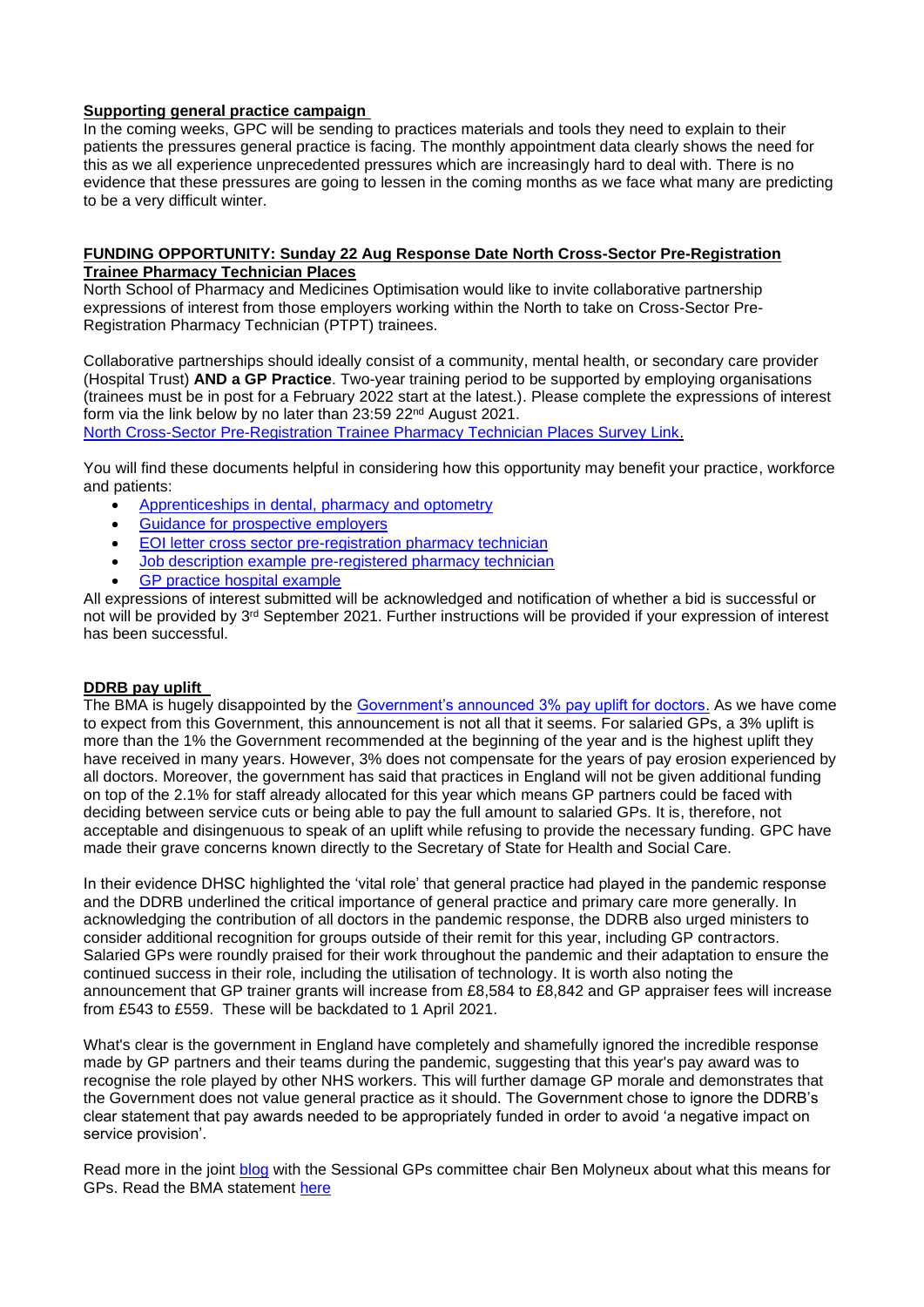# **GPDPR delay – joint statement and letter to GPs**

The Parliamentary Under Secretary of State for Health, Jo Churchill, has [written](https://digital.nhs.uk/data-and-information/data-collections-and-data-sets/data-collections/general-practice-data-for-planning-and-research/secretary-of-state-letter-to-general-practice) to all GPs in England, setting out plans for the next steps for the [GPDPR](https://digital.nhs.uk/about-nhs-digital/corporate-information-and-documents/directions-and-data-provision-notices/data-provision-notices-dpns/general-practice-data-for-planning-and-research) (GP Data for Planning and Research) programme and extending the timeframe indefinitely beyond 1st September.

The BMA and RCGP (Royal College of General Practitioners) have been closely involved in discussions over the steps that are necessary before any data collection can commence under GPDPR, and welcome the commitments made in these latest plans.

GPC have always recognised the crucial role that GP data has to play in research and planning which can improve public health but have made it clear that it is important for patients and the public that this data is only made available for appropriate purposes, and in a secure and trusted manner and with minimal administrative burden on the profession. Read the full joint statement [here](https://www.bma.org.uk/news-and-opinion/latest-statement-on-gp-data-for-planning-and-research) . Read the press statement by Farah Jameel, GPC England executive team IT lead, [here](https://www.bma.org.uk/bma-media-centre/time-for-a-comprehensive-considered-and-well-communicated-gp-data-programme-says-bma)

#### **NHS Health Check refresher training – Zoom training, Tuesday 24 August, 9.30 – 11.30**

This **FREE** course has been developed to refresh the skills and knowledge of Healthcare Professionals working in General Practice who deliver NHS Health Checks. It will cover:

- Aims and elements of a Health Check
- The epidemiology of Cardiovascular Disease/Dementia
- Assessing and managing risk; who to include; fixed and modifiable risk factors
- Healthy diet, cholesterol, blood pressure, smoking, e-cigarettes and BMI explained
- The national diabetes prevention programme
- The National Picture & Local Picture
- Communicating risk and assessing patient/clients thoughts re: lifestyle changes using evidence based behaviour techniques
- System update from the Primary Care Data Quality Specialist

**Please ensure all bookings are made no later than the Friday 20th August**. The Zoom invite will be forwarded on Monday 23rd March.

To book your free place please visit: [www.firstcontactclinical.co.uk/Courses/Teesside-NHS-Health-Check-](http://www.firstcontactclinical.co.uk/Courses/Teesside-NHS-Health-Check-Refresher-Training)[Refresher-Training](http://www.firstcontactclinical.co.uk/Courses/Teesside-NHS-Health-Check-Refresher-Training) . For more information please contact 0191 4329838 or [training@firstcontactclinical.co.uk](mailto:training@firstcontactclinical.co.uk)

#### **Guidance to support GP practices obtain a sponsorship licence**

The BMA and NHS England and NHS Improvement have published guidance to support GP practices obtain a sponsorship licence to recruit a GP from outside of the UK or a UK medical graduate switching from a Tier 4 visa. After hearing from GP practices, it will address the questions that are often raised and is designed to support GP practices to complete the online registration process and identify the right documents to send to the Home Office. Please note this does not replace the official [Home Office guidance.](https://www.gov.uk/government/collections/sponsorship-information-for-employers-and-educators)

You can access the guidance on the following [link](https://www.bma.org.uk/media/4350/bma-visa-sponsorship-for-gps-practices-july-2021.pdf)

#### **Are you considering applying for a GP sponsorship licence to employ non-UK nationals?**

If so GPC are keen to hear from you as well as those who started the process to apply for a licence, but dropped out because of difficulties with the application process.

The Home Office introduced a new sponsorship system last October, in preparation for the introduction of the new immigration system which came into force in January 2021. The new system is designed to alleviate many of the complexities of the old system and it is hoped the new application process will support employers to apply for a sponsorship licence with relative ease. As detailed in the updated [guidance,](https://www.gov.uk/government/collections/sponsorship-information-for-employers-and-educators) employers can now apply [online.](https://www.gov.uk/uk-visa-sponsorship-employers)

The Home Office wish to survey small businesses, including GP practices considering applying to get a sense as to their perceptions of the process. If you have any insights into the sponsorship process that you wish to share, please contact Caroline Strickland, Senior Policy Advisor in International Affairs on the following email [CStrickland@bma.org.uk](mailto:CStrickland@bma.org.uk)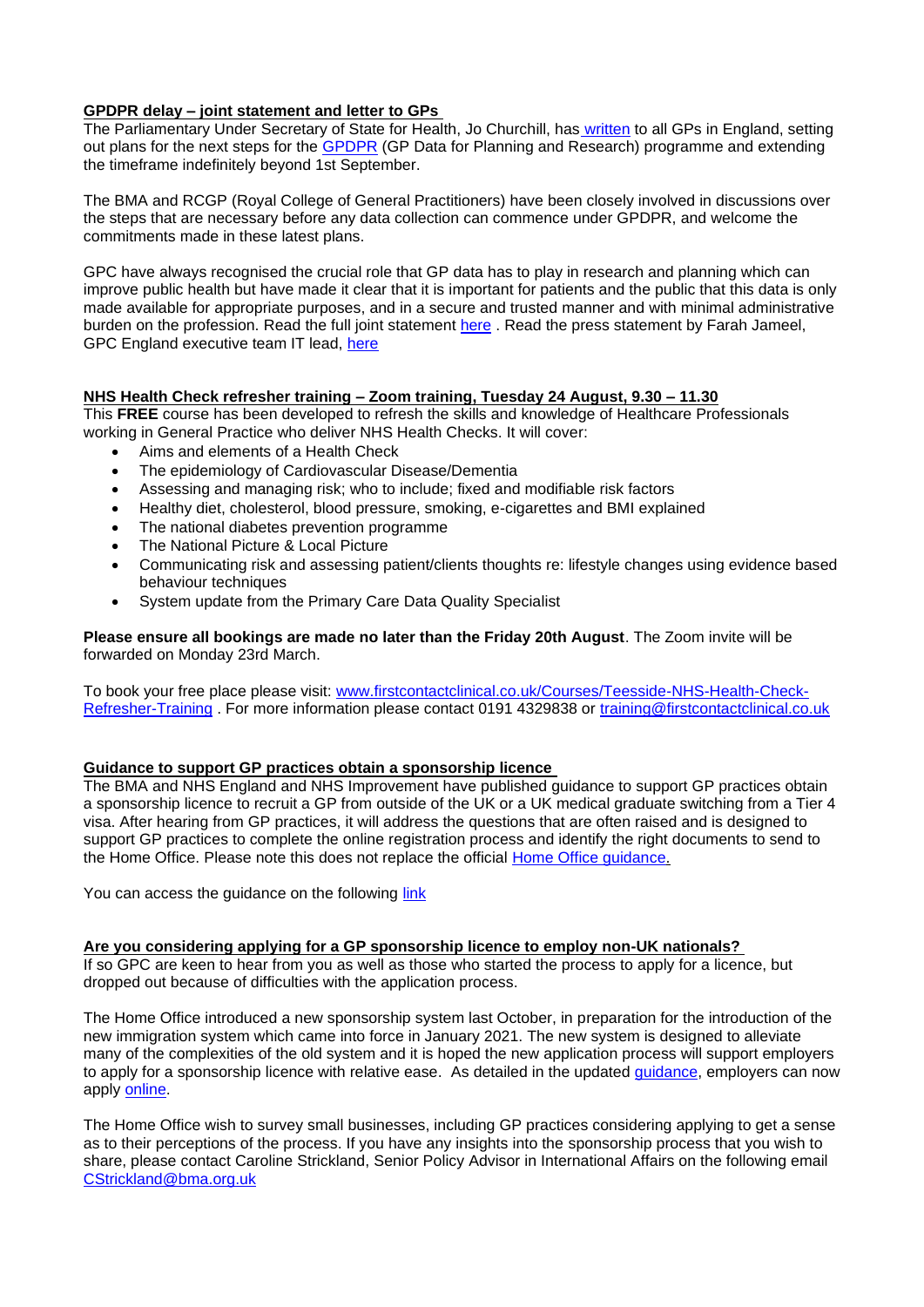### **Improving the NWRS (National Workforce Reporting Service)**

NHS Digital has [improved the way they collect primary care workforce data](https://digital.nhs.uk/data-and-information/areas-of-interest/workforce/national-workforce-reporting-system-nwrs-workforce-census-module/the-new-national-workforce-reporting-service) making the new NWRS is easier to use, and as simple and efficient as possible to help minimise the burden placed upon practices and primary care networks.

From July, users should access the new NWRS via the [Strategic Data Collection Service](https://datacollection.sdcs.digital.nhs.uk/) (SDCS) - using the same login you use to complete other data collections, such as the General Practice Annual Electronic Self-Declaration (eDEC). Visit the [SDCS Data Submission site](https://datacollection.sdcs.digital.nhs.uk/) to check that you have access to the new system. If you have never used SDCS, [you will need to register for an account.](https://datacollection.sdcs.digital.nhs.uk/)

It is important to understand staff capacity in the health service - this information helps shape GPC's negotiating strategy and how investment, training and resource is directed across the primary care workforce. It is therefore critical that the information you submit to NHS Digital about your staff is accurate and complete. Provision of workforce data is also a contractual requirement for practices and PCNs as it is crucial for understanding changing capacity across the primary care workforce.

To find out more about the changes to the NWRS, Practice and PCN Managers can [join one of NHS Digital's](https://elinkeu.clickdimensions.com/c/6/?T=NTgyNTUzNzk%3AcDEtYjIxMTQ4LTE5MGM3NmVkY2IyNjQ4OGNiMzBmNzgwNjRmYmNhN2Rl%3AcmFjaGVsLmNhcnJpbmd0b25AbmhzLm5ldA%3AbGVhZC05MzUwZGVjOWJjYmZlYjExODIzNTAwMjI0ODFhNmUyMS00N2JhOTBlNTg1Y2E0MmQxYTQwNzc3M2RkNjZhYmFlMw%3AZmFsc2U%3AMQ%3A%3AaHR0cHM6Ly9kaWdpdGFsLm5ocy51ay9kYXRhLWFuZC1pbmZvcm1hdGlvbi9hcmVhcy1vZi1pbnRlcmVzdC93b3JrZm9yY2UvbmF0aW9uYWwtd29ya2ZvcmNlLXJlcG9ydGluZy1zeXN0ZW0tbndycy13b3JrZm9yY2UtY2Vuc3VzLW1vZHVsZS93ZWJpbmFycz9fY2xkZWU9Y21GamFHVnNMbU5oY25KcGJtZDBiMjVBYm1oekxtNWxkQSUzZCUzZCZyZWNpcGllbnRpZD1sZWFkLTkzNTBkZWM5YmNiZmViMTE4MjM1MDAyMjQ4MWE2ZTIxLTQ3YmE5MGU1ODVjYTQyZDFhNDA3NzczZGQ2NmFiYWUzJmVzaWQ9YTMwZTYyMTQtZGNiZS1lYjExLWJhY2MtMDAyMjQ4MWE5YTRm&K=UXigbmVjo99CrIl8Ujh4qg)  [webinars](https://elinkeu.clickdimensions.com/c/6/?T=NTgyNTUzNzk%3AcDEtYjIxMTQ4LTE5MGM3NmVkY2IyNjQ4OGNiMzBmNzgwNjRmYmNhN2Rl%3AcmFjaGVsLmNhcnJpbmd0b25AbmhzLm5ldA%3AbGVhZC05MzUwZGVjOWJjYmZlYjExODIzNTAwMjI0ODFhNmUyMS00N2JhOTBlNTg1Y2E0MmQxYTQwNzc3M2RkNjZhYmFlMw%3AZmFsc2U%3AMQ%3A%3AaHR0cHM6Ly9kaWdpdGFsLm5ocy51ay9kYXRhLWFuZC1pbmZvcm1hdGlvbi9hcmVhcy1vZi1pbnRlcmVzdC93b3JrZm9yY2UvbmF0aW9uYWwtd29ya2ZvcmNlLXJlcG9ydGluZy1zeXN0ZW0tbndycy13b3JrZm9yY2UtY2Vuc3VzLW1vZHVsZS93ZWJpbmFycz9fY2xkZWU9Y21GamFHVnNMbU5oY25KcGJtZDBiMjVBYm1oekxtNWxkQSUzZCUzZCZyZWNpcGllbnRpZD1sZWFkLTkzNTBkZWM5YmNiZmViMTE4MjM1MDAyMjQ4MWE2ZTIxLTQ3YmE5MGU1ODVjYTQyZDFhNDA3NzczZGQ2NmFiYWUzJmVzaWQ9YTMwZTYyMTQtZGNiZS1lYjExLWJhY2MtMDAyMjQ4MWE5YTRm&K=UXigbmVjo99CrIl8Ujh4qg) which are running twice weekly until end of August.

# **Annual flu vaccination letter**

The [annual national flu immunisation programme 2021 to 2022 letter](https://bma-mail.org.uk/t/JVX-7GROC-JCJOU4-4IE6RZ-1/c.aspx) has been published**.** This year, the eligible cohort from the start of the programme includes those aged 50 and over and the letter states that, as trials are still ongoing to ascertain whether co-administration of COVID-19 and influenza vaccines will be permissible, practices should continue planning for influenza vaccination as usual, with further advice to be issued should co-administration with COVID-19 vaccination be recommended.

As GPC [pointed out,](https://www.bma.org.uk/bma-media-centre/covid-booster-es-specifications-will-do-nothing-to-regain-confidence-among-gps-in-england) following the publication of the [Enhanced Service Specification](https://www.england.nhs.uk/coronavirus/publication/enhanced-service-specification-phase-3-coronavirus-vaccination/) for phase 3 of the COVID-19 vaccination programme, community delivery of both COVID-19 and flu vaccinations is essential to the success of the programme and it is vital that local systems support practices to do this where the nature of the COVID vaccination used allows.

#### **Releasing NHS staff from isolation to work**

The [Government has announced](https://www.gov.uk/government/news/frontline-health-and-care-staff-can-work-rather-than-self-isolate) that double vaccinated frontline NHS and social care staff who have been told to self-isolate will now be permitted to return to work ahead of the self-isolation period - if there is a risk that staff absence would lead to potential patient harm, and following the completion of a local risk assessment and a number of safeguards are implemented.

It is regrettable that, through Government decision-making, inconsistent and confusing public messaging and policy, we are in the position we are now in, with soaring case numbers and hugely increased pressures on the healthcare system. Government's approach to loosening restrictions means many healthcare staff are now having to isolate at a time when pressure on the service is increasing, and practices are finding it incredibly difficult to deliver a service with very limited staffing.

Practices are reminded that this is voluntary and should only be used in exceptional circumstances. Any staff who decline to return should not be adversely impacted financially and there should also be a focus on better provision of remote working alternatives wherever possible.

Maintaining staffing levels when many have to self-isolate is having a big impact on some practices so there does need to be some sensible local flexibility in the way this is applied across an area, and practices need quick answers when seeking to apply it.

Read the [NHSE/I guidance for allowing essential frontline staff to return to work.](https://www.england.nhs.uk/coronavirus/publication/letter-on-staff-isolation-approach-following-updated-government-guidance/)

Read the [BMA's response to the staff isolation exemptions](https://www.bma.org.uk/bma-media-centre/staff-isolation-exemptions-are-absolutely-the-wrong-answer-to-the-government-s-failure-to-control-spiralling-infection-rates-says-bma)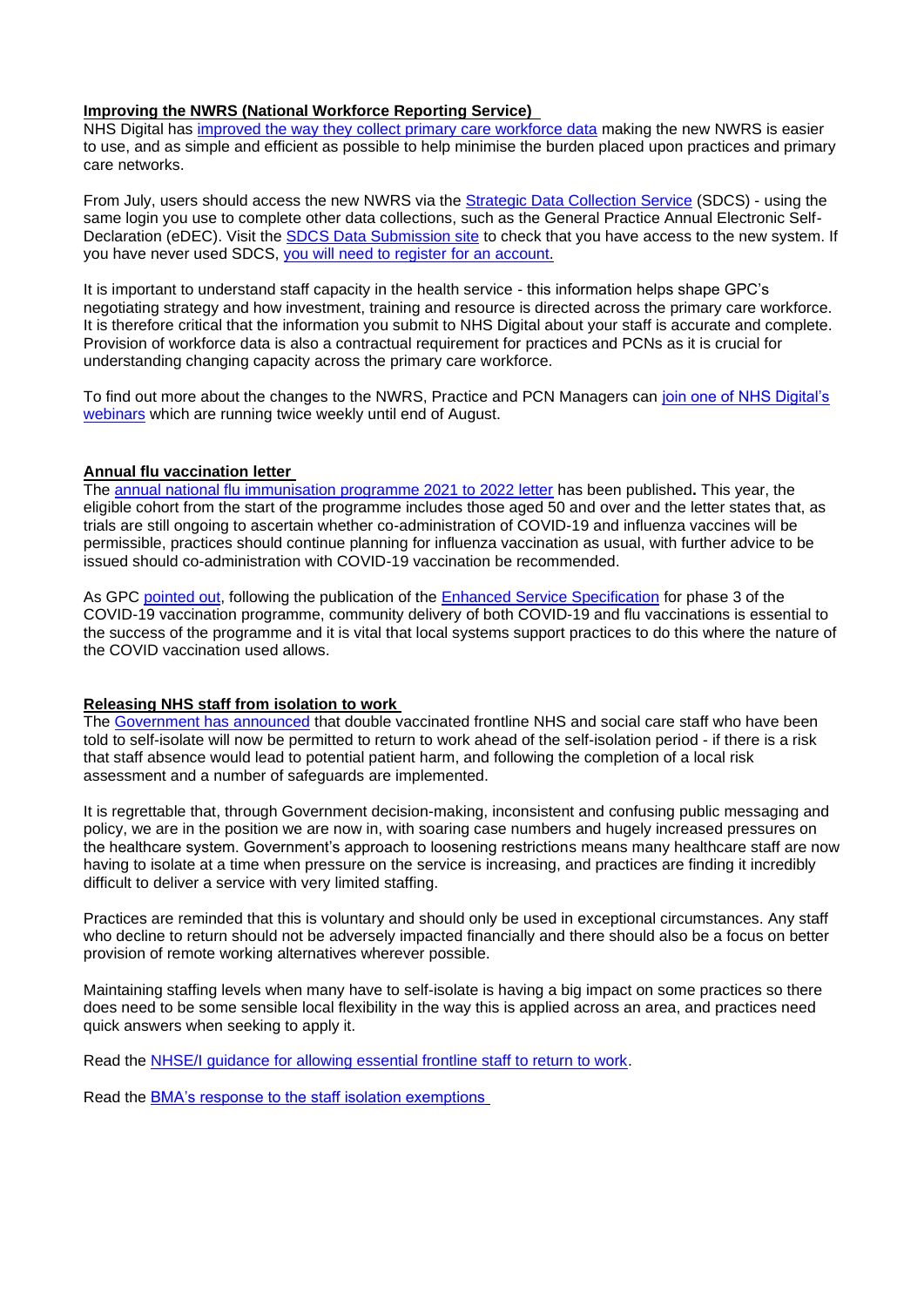### **Easing of COVID restrictions and infection control**

As of this week, from 19 July, the [COVID-19 restrictions in England have been eased](https://www.gov.uk/government/news/prime-minister-urges-caution-as-england-moves-to-step-4) in line with the government's roadmap.

Following this announcement, NHSE/I has published a [letter](https://www.england.nhs.uk/coronavirus/wp-content/uploads/sites/52/2020/03/B0783_Primary-Care-letter_190721-002.pdf) that confirms that the existing COVID-19 [Infection Protection and Control guidance](https://www.gov.uk/government/publications/wuhan-novel-coronavirus-infection-prevention-and-control) continues to apply in healthcare settings, and that contractors will continue to have NHSE/I's support in enforcing the IPC guidance.

The following provisions will continue under the [Pandemic Regulations](https://www.legislation.gov.uk/uksi/2020/351/made) until 30 September 2021:

- A suspension of the requirement for practices to report about the Friends and Family Tests.
- A temporary suspension of the requirement for individual patient consent in certain circumstances, to encourage increased use of electronic repeat dispensing (eRD).
- A continuation of the temporary increase in the number of appointment slots that practices make available for direct booking by 111, up to one slot per 500 patients per day, although we believe that for most practices 1 per 3000 in line with the core contract should be sufficient.

Importantly, and something GPC England had been calling for, including in our letter to the Secretary of State for Health and Social Care, NHSE/I also confirm that the [Standard Operating Procedure for general practice](https://www.england.nhs.uk/coronavirus/wp-content/uploads/sites/52/2020/03/B0497-GP-access-letter-May-2021-FINAL.pdf) that has been in place since March 2020, will be withdrawn from 19 July 2021. GPC are pleased that they have been listened to on this, as it is for practices to determine how they manage their working arrangements, access and consultation delivery and each practice will know what works best for them.

Practices can download the GPC [poster](https://www.bma.org.uk/media/4334/bma-covid-gp-practice-face-mask-social-distance-poster-july-2021.pdf) to display about the continued use of face coverings for healthcare settings. See more information and guidance on PPE for practices in the GPC [COVID-19 GP toolkit.](https://www.bma.org.uk/advice-and-support/covid-19/gp-practices/covid-19-toolkit-for-gps-and-gp-practices/reducing-covid-19-transmission-and-ppe)

The BMA is supporting NHS Confederation's new campaign **#NotTooMuchToMask**, encouraging people to continue to consider both their own and the safety of others as the restrictions lift by continuing to take sensible precautionary measures. Read their [tweet](https://twitter.com/TheBMA/status/1417084314064408578)

# **COVID-19 vaccination programme**

# **Vaccinating children**

The [Joint Committee on Vaccination and Immunisation](https://www.gov.uk/government/news/jcvi-issues-advice-on-covid-19-vaccination-of-children-and-young-people) (JCVI) has advised that children at increased risk of serious COVID-19 are to be offered the Pfizer-BioNTech vaccine, including children aged 12 to 15 with severe neurodisabilities, Down's syndrome, immunosuppression and multiple or severe learning disabilities.

The JCVI also recommends that children and young people aged 12 to 17 who live with an immunosuppressed person should be offered the vaccine, to protect those at higher risk of serious disease from COVID-19, and who may not generate a full immune response to vaccination.

The [BMA welcomed this new guidance](https://www.bma.org.uk/bma-media-centre/bma-responds-to-jcvi-announcement-on-the-vaccination-of-vulnerable-young-people) and have encouraged NHSE/I to be clear that people should not contact their GP for information practices do not have. Read the [BMA statement](https://www.bma.org.uk/bma-media-centre/bma-responds-to-jcvi-announcement-on-the-vaccination-of-vulnerable-young-people)

NHSE/I has now published a [letter](https://www.england.nhs.uk/coronavirus/publication/next-steps-following-updated-jcvi-guidance-in-relation-to-covid-19-vaccinations-for-children-and-young-people/) advising that children and young people (aged 12-17) with underlying health conditions, or who are household contacts of persons (adults or children) who are immunosuppressed, should be offered COVID-19 vaccination, following the JCVI statement earlier this week. The letter advises that children are offered a first dose vaccination before returning to school in September, and it is therefore expected that first dose vaccinations for eligible children aged 12-15 to be operational from w/c 23 August at the latest with invitations issued in advance.

The letter also advises that, '18 years' in the existing national protocol and PGD can be interpreted as including 17 year olds within 3 months of their 18th birthday, where this is necessary to support high vaccine uptake. Children aged 12-15 in the groups specified by JCVI can only be vaccinated using a PSD until the documents are updated.

# **Chief Midwife urges pregnant women to get NHS Covid Jab**

Professor Jacqueline Dunkley-Bent, Chief Midwifery Officer for England, has written to midwives and GP practices stressing the need to encourage pregnant women to be vaccinated to protect them and their baby. [England's top midwife is urging expectant mums to get the Covid-19 vaccine](https://www.england.nhs.uk/2021/07/chief-midwife-urges-pregnant-women-to-get-nhs-covid-jab/) after new data shows the overwhelming majority of pregnant women hospitalised with the virus have not had a jab. The Royal College of Obstetricians and Gynaecologists (RCOG) and the Royal College of Midwives have both recommended vaccination as one of the best defences for pregnant women against severe COVID-19 infection.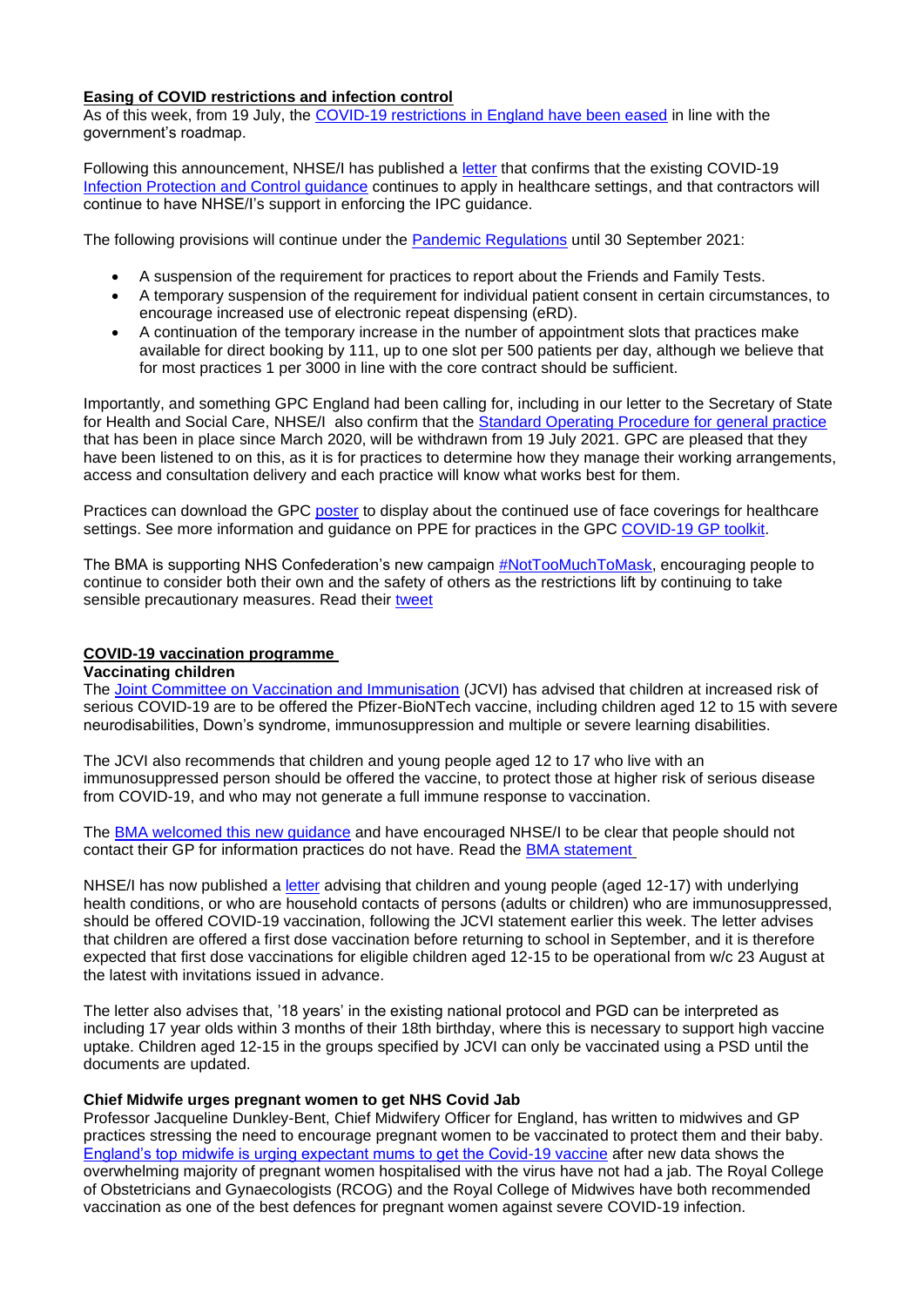## **Vaccines and undocumented migrants – safe surgeries toolkit**

There have been some reports of undocumented migrants not being registered by GP practices, despite the requirement on GP surgeries [to register all patients](https://www.nhs.uk/nhs-services/gps/how-to-register-with-a-gp-surgery/) (if open to new patients).

GPC encourage practices to use the Safe Surgeries [toolkit](https://www.doctorsoftheworld.org.uk/wp-content/uploads/2020/09/Safe-surgeries-toolkit-2020.pdf) developed by Doctors of the World (DOTW), which is an accessible presentation of existing DHSC guidance and supports clinical and non-clinical NHS staff to promote inclusive care through GP registration. Notably, it aims to address specific barriers to primary care faced by vulnerable, un/under-documented migrants by ensuring that GP practices are aware of all relevant guidance and rules. This includes, for example, that patients should not be turned away if they lack a proof of ID, address, or immigration status.

GPC continue to work with DOTW to encourage GPs and practices to consider and adopt the recommendations set out in the toolkit, particularly as it is now more important than ever that patients are registered with a GP. GP registration will likely mitigate the effects of the pandemic on health inequalities by improving equitable access to care and ensuring that marginalised and excluded communities are not missed in the COVID-19 vaccine roll-out.

DOTW also offer FREE [training](https://www.doctorsoftheworld.org.uk/what-we-stand-for/supporting-medics/training/) to clinical and non-clinical NHS staff that aims to improve awareness of migrant entitlements to NHS care and enables staff to better advocate for their patients.

GPC England executive team member and workforce lead Krishna Kasaraneni was interviewed on [Channel 4](https://www.channel4.com/news/barriers-preventing-undocumented-migrants-from-accessing-covid-vaccines-should-be-removed-gp-says)  [News](https://www.channel4.com/news/barriers-preventing-undocumented-migrants-from-accessing-covid-vaccines-should-be-removed-gp-says) about this where he highlighted that everybody is entitled to free general practice services at the point of need, regardless of immigration status or ability to produce documentation. This is in line with contractual requirements. Read the BMA and DOTW joint [letter](https://i.emlfiles4.com/cmpdoc/3/7/7/5/2/files/798588_bma-safe-surgeries-letter.pdf?utm_source=The%20British%20Medical%20Association&utm_medium=email&utm_campaign=12539676_GP%20ENEWSLETTER%2022072021&dm_t=0,0,0,0,0) to support practices to remove barriers for this group of vulnerable patients.

### **FCP/AP Roadmap Supervision and Verification Course**

Tees Valley Primary Care Training Hub are pleased to confirm the running of the FCP/AP Roadmap Supervision and Verification Course. The training dates available are:

- 17<sup>th</sup> Sept & 23<sup>rd</sup> Sept
- $\bullet$  7<sup>th</sup> Oct & 18<sup>th</sup> Oct
- $\bullet$  8<sup>th</sup> Nov & 11<sup>th</sup> Nov
- 3<sup>rd</sup> Dec & 13<sup>th</sup> Dec

The training course will run from 10:00 until 16:00 on both days and will be delivered via Microsoft Teams.

Places will be offered on a first come first served basis. To confirm a place please complete the form below. Please note by completing the form it does not mean you have a place on the training – you will receive an email confirming the full details once your application has been reviewed to ensure you meet the criteria. <https://healtheducationyh.onlinesurveys.ac.uk/application-form-2>

If you have any further queries, please contact [neyadvancedpractice@hee.nhs.uk](mailto:neyadvancedpractice@hee.nhs.uk)

## **New NHS England chief executive**

The new chief executive officer of NHS England and Improvement will be Amanda Pritchard. She is currently the chief operating officer at NHSE/I and was previously chief executive of Guy's and St Thomas' NHS Foundation Trust after beginning her NHS career as a graduate management trainee in 1997. She is the first woman in the health service's history to hold this post, which she will take up on 1st August.

Amanda Pritchard recently publicly praised GPs and their teams and acknowledged the work we are doing saying: 'a really big thank you to primary care – working well beyond pre-pandemic activity – (they are) really really working at an astonishing rate'.

GPC welcomed her appointment and hope this provides an opportunity to reset the relationship with NHS England in such a way that GPs can see tangible evidence of both understanding and support for them and the teams they work with at this critical time of workload pressure and workforce exhaustion. GPC believe that a strong and supported general practice is the core foundation on which the wider issues facing the NHS can be dealt with and it's vital that NHSE/I under this new leadership do all they can to address the fundamental issues we all face.

Read the [BMA response to the announcement.](https://www.bma.org.uk/bma-media-centre/bma-asks-new-head-of-nhs-england-to-prioritise-the-workforce-crisis)